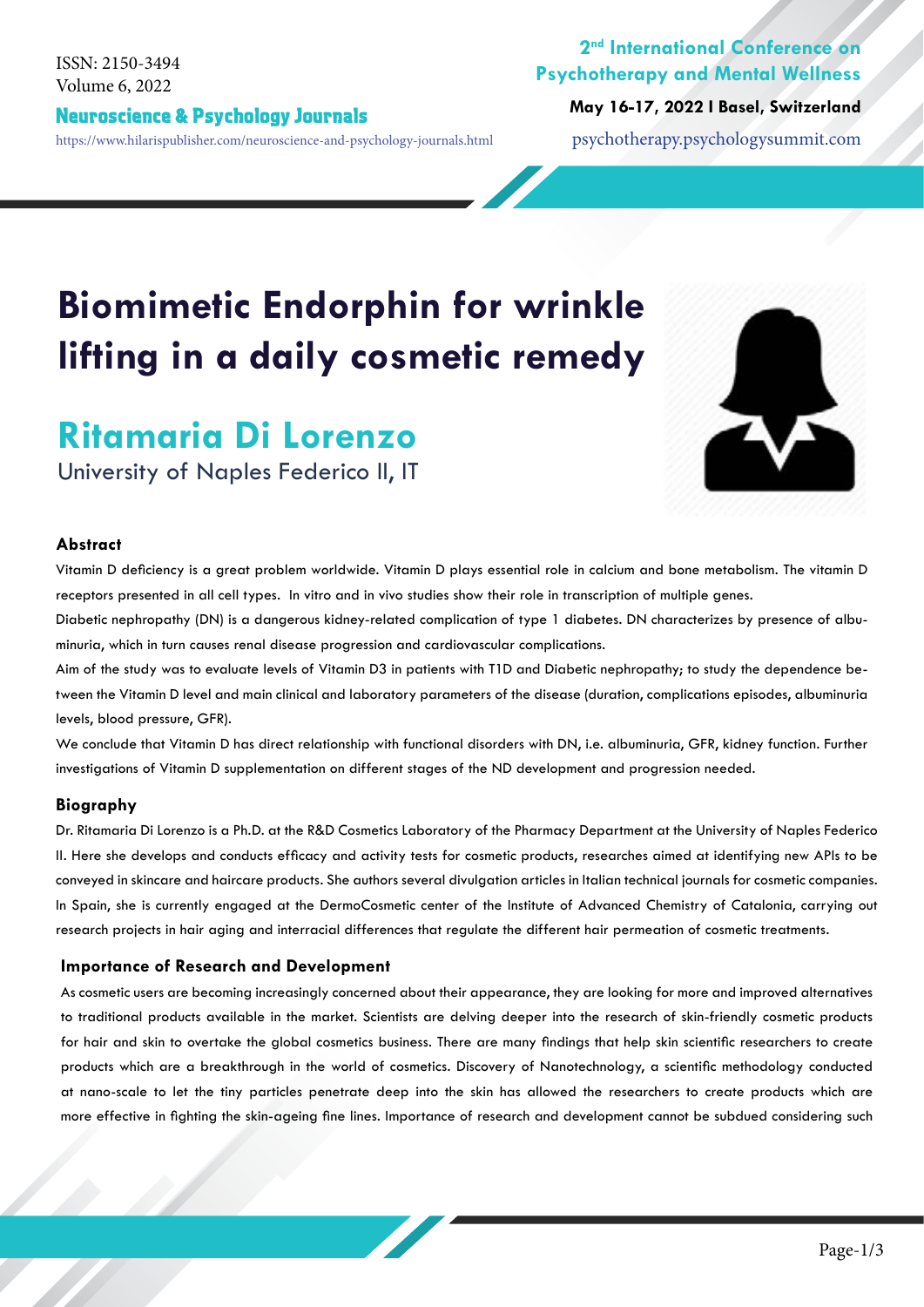innovative advancement in the cosmetics industry.

Not every skin is oily or dry. Not every hair has the same texture or size. Requirements of consumers for personal care products vary according to location, temperature, type of skin and hair, preference of fragrance and many other aspects. To cater to all the needs of different consumers and to make sure that a particular product suits the skin well without major reactions, research and development is a must.

The cosmetics industry is in boom today. According to a report, the market of global cosmetics products was valued at around USD 532 billion in 2017 and is expected to reach USD 863 billion approximately in 2024. Personal care and beauty product sales are on the hike and the projection is estimated to register a growth from 3.5 to 4.5% between 2015 and 2020. It is expected to reach USD 500 billion by 2020. This data shows the chances of cosmetic companies to flourish with their thoroughly-researched and enhanced product range.

#### **About University**

University of Naples Federico II offers 157 courses in 13 teaching areas (Agriculture, Architecture, Economics, Pharmacy, Law, Engineering, Medicine and Surgery, Veterinary Medicine, Biotechnological Sciences, Mathematics, Physics and Natural Sciences, Political Sciences, Sociology, Humanities). So, it offers courses in every existing academic discipline, which lead to 157 graduate level degrees. Research facilities provide support for all these courses. Students have the chance both to pursue intellectual development and to acquire professional skills. The call for applications will allocate up to 24 two-year scholarships (or annual scholarships for students enrolled in partner universities who do not have any other form of financial support and for the period of stay at Federico II only), each one corresponding to an annual amount of  $\epsilon$  5,529.96 gross.

#### **Recent Publications**

 (Minimum 5) Di Lorenzo R, Bernardi A, Grumetto L, Sacchi A, Avagliano C, Coppola S, de Giovanni di Santa Severina AF, Bruno C, Paparo L, Laneri S, Dini I. Phenylalanine Butyramide Is a New Cosmetic Ingredient with Soothing and Anti-Reddening Potential. Molecules. 2021; 26(21):6611 Dini I, Falanga D, Di Lorenzo R, Tito A, Carotenuto G, Zappelli C, Grumetto L, Sacchi A, Laneri S, Apone F. An Extract from Ficus carica Cell Cultures Works as an Anti-Stress Ingredient for the Skin. Antioxidants (Basel). 2021 Mar 25;10(4):515 Laneri S, Dini I, Tito A, Di Lorenzo R, Bimonte M, Tortora A, Zappelli C, Angelillo M, Bernardi A, Sacchi A, Colucci M G, Apone F. Plant cell culture extract of Cirsium eriophorum with skin pore refiner activity by modulating sebum production and inflammatory response. Phytotherapy Research. 2020;1–11 Laneri S, Di Lorenzo R, Sacchi A, Dini I. A New Protocol to Evaluate Waterproof Effect of Lip Gloss Biomed J Sci & Tech Res 19(5)-2019. Laneri S, Di Lorenzo R, Sacchi A, Dini I. Dosage of Bioactive Molecules in the Nutricosmeceutical Helix aspersa Muller Mucus and Formulation of New Cosmetic Cream with Moisturizing Effect. Natural Product Communications August 2019: 1–7